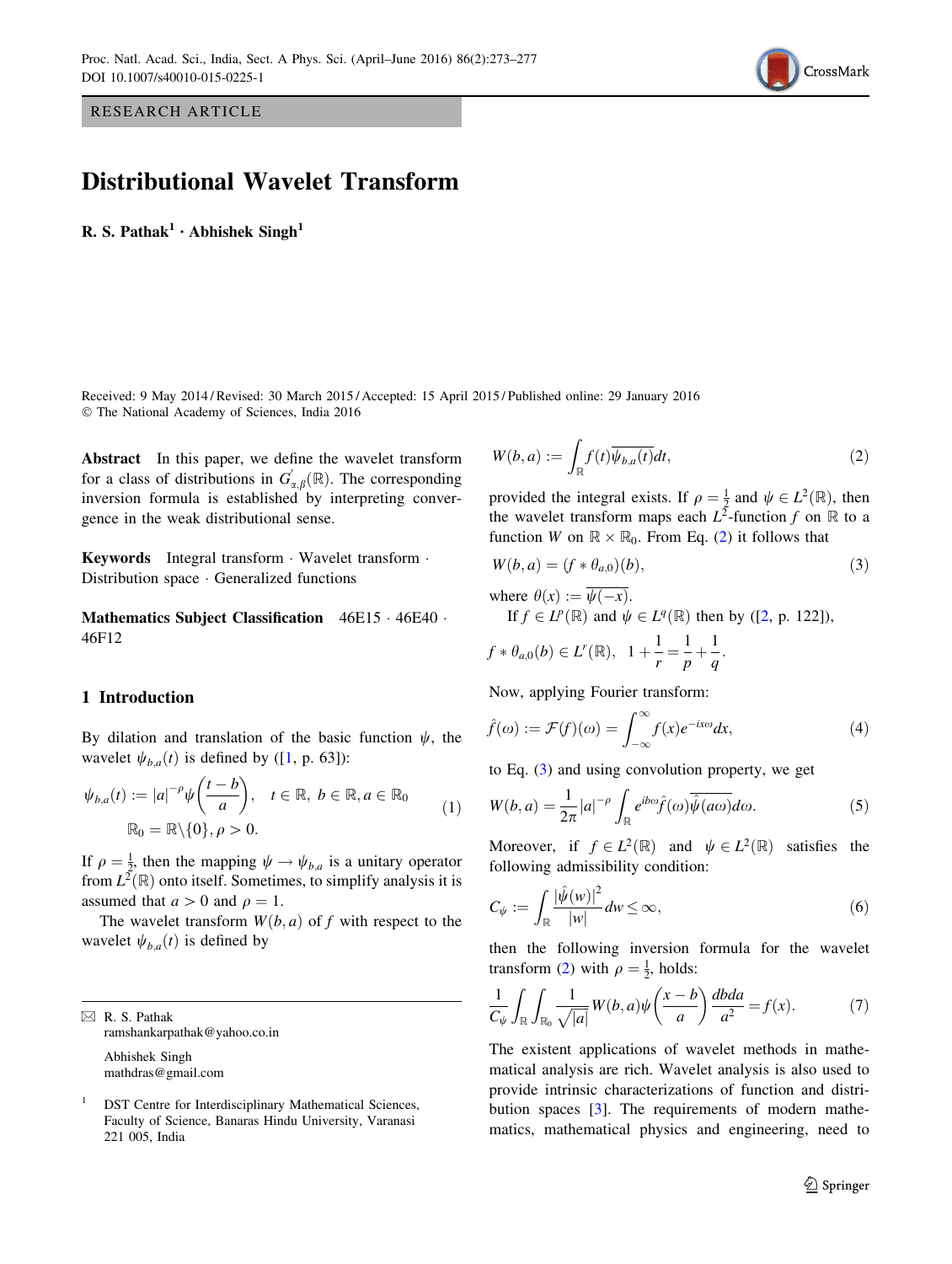<span id="page-1-0"></span>incorporate ideas from distribution theory to wavelet analysis.

From Eqs.  $(2)$  $(2)$  and  $(5)$  $(5)$  it is clear that there are two ways for investigating properties of the wavelet transform. Using representation [\(5](#page-0-0)) with  $\rho = 1$  and  $a > 0$ , the wavelet transform has been extended to certain tempered distributions of Schwartz and inversion formulae have been established in distribution setting by Pathak ([\[4\]](#page-4-0), [[5](#page-4-0)]), Pathak et al. [[6\]](#page-4-0) using duality arguments. This form of the wavelet transform has also been studied on certain Gel' fand–Shilov spaces of type S and wavelet transform of certain ultradifferentiable function by Pathak and Singh [\[7](#page-4-0)]. The Shannon wavelet transform has been extended to Schwartz distributions by Pandey [\[8](#page-4-0)].

In the present work, the wavelet transform defined by Eq. [\(2](#page-0-0)) with  $\rho = \frac{1}{2}$  and  $a \in \mathbb{R}_0$ , is investigated using kernel method.

### 2 Testing Function Space  $G_{\alpha,\beta}(\mathbb{R})$  and Its Dual

Let us recall the definition of the space  $G_{\alpha,\beta}(\mathbb{R})$  from [[9,](#page-4-0) pp. 48–49]. Assume that a positive and continuous function  $\zeta_{\alpha,\beta}(t)$  on R is given by

$$
\zeta_{\alpha,\beta}(t) = \begin{cases}\n e^{\alpha t} & 0 \leq t < \infty \\
 e^{\beta t} & -\infty < t < 0,\n\end{cases}
$$

where  $\alpha, \beta \in \mathbb{R}$ .

Then  $G_{\alpha,\beta}(\mathbb{R})$  denotes the space of all complex-valued smooth functions  $\psi(t)$  on  $-\infty < t < \infty$  such that for each  $k = 0, 1, 2, \ldots,$ 

$$
\gamma_{\alpha,\beta,k}(\psi)=\sup_{t\in\mathbb{R}}\left|\zeta_{\alpha,\beta}(t)D^k\psi(t)\right|<\infty,
$$

where  $D^k = \left(\frac{d}{dt}\right)^k$ ,  $k = 0, 1, 2, ...$ 

 $G_{\alpha,\beta}$  is a vector space. The topology over  $G_{\alpha,\beta}$  is generated by the sequence of seminorms  $\{\gamma_k\}_{k=0}^{\infty}$  [[9\]](#page-4-0). A sequence  $\{\psi_v\}_{v=1}^{\infty}$  is a Cauchy sequence in  $G_{\alpha,\beta}$  if for each non-negative integer k,  $\gamma_k(\psi_\mu - \psi_\nu) \to 0$  as  $\mu, \nu \to \infty$ independently of each other. The space  $G_{\alpha,\beta}$  is a sequentially complete space and therefore it is a complete countably multinormed space and so a Fréchet space.  $D$  is the space of smooth functions on  $\mathbb R$  having compact support. The topology of  $D$  is that which makes its dual the space  $\mathcal{D}'$  of Schwartz distributions on R. Since  $\mathcal{D} \subset G_{\alpha,\beta}$ and the topology of  $D$  is stronger than that induced on  $D$  by  $G_{\alpha,\beta}$ , it follows that the restriction of any  $f \in G_{\alpha,\beta}'$  to  $D$  is in  $\mathcal{D}'$ . For details, see ([[9,](#page-4-0) [10\]](#page-4-0)).

**Lemma 1** If  $\psi \in G_{\alpha,\beta}$ , then  $\psi\left(\frac{t-b}{a}\right) \in G_{\alpha,\beta}$  for  $\alpha \leq 0$  and  $\beta \ge 0$  when  $|a| \ge 1$  and  $\psi(\frac{t-b}{a}) \in \tilde{G}_{\alpha,\beta}$  for  $\alpha \ge 0$  and  $\beta \le 0$ when  $0 < |a| < 1$ .

Proof Let a and b be fixed real numbers. Then for  $k = 0, 1, 2, \ldots,$ 

$$
\sup_{-\infty < t < \infty} \left| \zeta_{\alpha,\beta}(t) D^k \psi \left( \frac{t-b}{a} \right) \right| = \sup_{-\infty < t < \infty} \left| \zeta_{\alpha,\beta} \left( \frac{t-b}{a} \right) \right|
$$
\n
$$
\times \psi^{(k)} \left( \frac{t-b}{a} \right) \left( \frac{1}{a^k} \right) \left| \frac{\zeta_{\alpha,\beta} \left( \frac{t}{a} \right)}{\zeta_{\alpha,\beta} \left( \frac{t-b}{a} \right)} \cdot \frac{\zeta_{\alpha,\beta}(t)}{\zeta_{\alpha,\beta} \left( \frac{t}{a} \right)} \right|
$$
\n
$$
= \sup_{-\infty < t < \infty} \left| \frac{\zeta_{\alpha,\beta} \left( \frac{t}{a} \right)}{\zeta_{\alpha,\beta} \left( \frac{t-b}{a} \right)} \cdot \frac{\zeta_{\alpha,\beta}(t)}{\zeta_{\alpha,\beta} \left( \frac{t}{a} \right)} \right| \left( \frac{1}{|a|^k} \right) \gamma_k(\psi).
$$

Here,  $\frac{\zeta_{\alpha,\beta}(\frac{t}{a})}{\zeta_{\alpha,\beta}(\frac{t-b}{a})}$  $\zeta_{\alpha,\beta}\left(\frac{t-b}{a}\right)$  $\begin{array}{c} \begin{array}{c} \begin{array}{c} \end{array} \\ \begin{array}{c} \end{array} \end{array} \end{array}$ is bounded on  $-\infty < t < \infty$  [[9\]](#page-4-0). Thus, our Lemma is proven if we show that the positive function

$$
\mathfrak{I}(t,a) = \left| \frac{\zeta_{\alpha,\beta}(t)}{\zeta_{\alpha,\beta}(\frac{t}{a})} \right|
$$

is bounded on the  $(t, a)$  plane. **Step A.** For  $t > 0$ ,

(i) if  $\alpha \le 0$  and  $|a| > 1$ ,  $\Im(t, a) = e^{\alpha t (1 - \frac{1}{|a|})} < \infty$ (ii) if  $\alpha \ge 0$  and  $|a| < 1$ ,  $\Im(t, a) = e^{\alpha t(1 - \frac{1}{|a|})} < \infty$ .

**Step B.** For  $t < 0$ ,

(i) if  $\beta \le 0$  and  $|a| < 1$ ,  $\Im(t, a) = e^{\beta t(1 - \frac{1}{|a|})} < \infty$ (ii) if  $\beta \ge 0$  and  $|a| > 1$ ,  $\Im(t, a) = e^{\beta t(1 - \frac{1}{|a|})} < \infty$ . Thus,  $\Im(t, a)$  is bounded for  $\alpha \leq 0, \beta \geq 0$  when  $|a| \geq 1$  and for  $\alpha \geq 0, \beta \leq 0$  when  $0<|a|<1$ , and  $\forall t \in \mathbb{R}$ .

This completes the proof of the Lemma.  $\Box$ 

#### 3 Distributional Wavelet Transform

We assume  $\psi \in G_{\alpha,\beta}(\mathbb{R})$  is the basic function generating the wavelet  $\psi_{b,a}(t)$  given in Eq. [\(1\)](#page-0-0). Since function  $\psi\left(\frac{t-b}{a}\right)$  $\lim_{t \to b}$ belongs to  $G_{\alpha,\beta}$  for fixed b and  $a \neq 0$  as a function of t under conditions of Lemma 1, for  $f \in G'_{\alpha,\beta}$  the wavelet transform  $W(b, a)$  of f is defined by

$$
W(b,a) = \frac{1}{\sqrt{|a|}} \left\langle f(t), \psi\left(\frac{t-b}{a}\right) \right\rangle, \quad a \in \mathbb{R}_0, \ b \in \mathbb{R}.
$$
\n
$$
(8)
$$

For convenience, in what follow, we shall deal with

$$
\widetilde{W}(b,a) = \left\langle f(t), \psi\left(\frac{t+b}{a}\right) \right\rangle, \quad a \in \mathbb{R}_0, \ b \in \mathbb{R}, \tag{9}
$$

instead of  $W(b, a)$ .

**Theorem 1** Let  $f \in G'_{\alpha,\beta}$ ,  $\psi \in G_{\alpha,\beta}$  and  $\widetilde{W}(b,a)$  be defined by Eq. (9). Then  $\widetilde{W}(b, a)$  is smooth and

$$
D_b^k \widetilde{W}(b, a) = \left\langle f(t), D_b^k \psi\left(\frac{t+b}{a}\right) \right\rangle, \quad k = 1, 2, 3 \dots
$$

and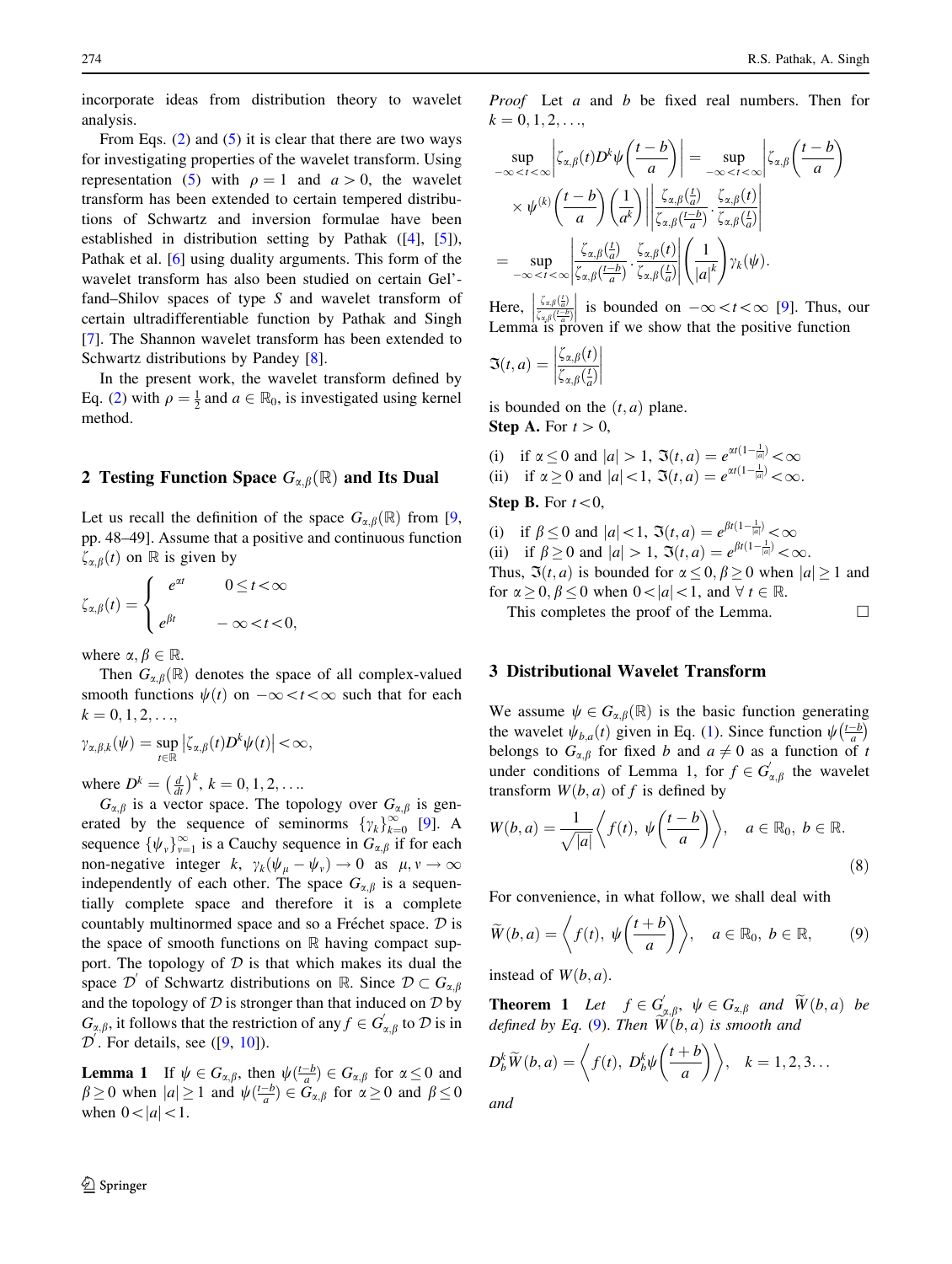$$
D_a^k \widetilde{W}(b, a) = \left\langle f(t), D_a^k \psi \left( \frac{t+b}{a} \right) \right\rangle, \quad k = 1, 2, 3 \dots
$$

*Proof* Assuming at first that  $b \ge 0$  and  $|a| > 0$ . For a fixed a and  $h \neq 0$ , we have

$$
\frac{1}{h} \left[ \widetilde{W}(b+h, a) - \widetilde{W}(b, a) \right] - \left\langle f(t), D_b \psi \left( \frac{t+b}{a} \right) \right\rangle
$$
  
=  $\left\langle f(t), \vartheta_h \left( \frac{t+b}{a} \right) \right\rangle$ ,

where

$$
\vartheta_h\left(\frac{t+b}{a}\right) = \frac{1}{h} \left[ \psi\left(\frac{t+b+h}{a}\right) - \psi\left(\frac{t+b}{a}\right) \right] - D_b \psi\left(\frac{t+b}{a}\right).
$$

To prove differentiability of  $\widetilde{W}(b, a)$  with respect to b we show that  $\vartheta_h \left( \frac{t+b}{a} \right) \to 0$  in  $G_{\alpha,\beta}$  as  $h \to 0$ . Let  $\frac{t+b}{a} = u$ , where b and a are fixed, and  $\psi^{(p)}(x)$  denote  $D_x^p\psi(x)$ . By using Taylor's formula with remainder, we write

$$
\psi^{(p)}\left(u+\frac{h}{a}\right) = \psi^{(p)}(u) + \frac{h}{a}\psi^{(p+1)}(u) + \int_0^{\frac{h}{a}} \left(\frac{h}{a} - y\right) \psi^{(p+2)}(u+y)dy.
$$

Therefore,

$$
\vartheta_h^{(p)}(u) = \frac{1}{h} [\psi^{(p)}(u) + \frac{h}{a} \psi^{(p+1)}(u) + \int_0^{\frac{h}{a}} \left(\frac{h}{a} - y\right) \times \psi^{(p+2)}(u + y) dy - \psi^{(p)}(u)] \n- \frac{d}{du} \psi^{(p)}(u) \frac{1}{a} \n= \frac{1}{h} \int_0^{\frac{h}{a}} \left(\frac{h}{a} - y\right) \psi^{(p+2)}(u + y) dy.
$$

Since  $\psi(\frac{t-b}{a}) \in G_{\alpha,\beta}(\mathbb{R})$ , using the technique of proof of Lemma 1 it is shown that

$$
\zeta_{\alpha,\beta}(t) \sup_{|y| < \frac{|h|}{a}} \left| \psi^{(p+2)} \left( \frac{t+b}{a} + y \right) \right|
$$

is bounded by a constant  $C = C(p, a, b)$ . Therefore, we have

$$
\left|\zeta_{\alpha,\beta}(t)\vartheta_h^{(p)}\left(\frac{t+b}{a}\right)\right|\leq C\int_0^{\frac{h}{a}}\left(\frac{h}{a}-y\right)dy=\frac{1}{2}C\frac{|h|^2}{a^2}\to 0
$$

as  $h \to 0$ . Thus  $\vartheta_h$  converges in  $G_{\alpha,\beta}$  to zero as  $h \to 0$ . This proves differentiability of  $\psi$  with respect to b. Similarly, we can prove differentiability of  $\widetilde{W}(b, a)$  with respect to a.

Remark 1 Using change of variables and following the above technique differentiability of  $W(b, a)$  is also be proved.

**Theorem 2** For real b and  $a \in \mathbb{R}_0$  let  $W(b, a)$  be defined as in Eq.  $(8)$  $(8)$ , then under conditions of Lemma 1,

$$
W(b,a) = O\left(\frac{1}{|a|^{k+\frac{1}{2}}}\right), \ |a| \to 0, \ \text{for some } k \in \mathbb{N}.
$$

Proof By the boundedness property of generalized functions there exist a constant  $C > 0$  and a non-negative integer r depending on  $\psi$  such that

$$
|W(b, a)| = \left| \frac{1}{\sqrt{|a|}} \left\langle f(t), \psi\left(\frac{t-b}{a}\right) \right\rangle \right|
$$
  
\n
$$
\leq \frac{C}{\sqrt{|a|}} \max_{0 \leq k \leq r} \sup_{b, t \in \mathbb{R}} \left| \zeta_{\alpha, \beta}(t) D_t^k \psi\left(\frac{t-b}{a}\right) \right|
$$
  
\n
$$
= \frac{C}{\sqrt{|a|}} \max_{0 \leq k \leq r} \sup_{b, t \in \mathbb{R}} |\zeta_{\alpha, \beta}\left(\frac{t-b}{a}\right) \left| \frac{\zeta_{\alpha, \beta}(\frac{t}{a})}{\zeta_{\alpha, \beta}(\frac{t-b}{a})} \cdot \frac{\zeta_{\alpha, \beta}(t)}{\zeta_{\alpha, \beta}(\frac{t-b}{a})} \right|
$$
  
\n
$$
= C \left[ \sup_{b, t \in \mathbb{R}} \left| \frac{\zeta_{\alpha, \beta}(\frac{t}{a})}{\zeta_{\alpha, \beta}(\frac{t-b}{a})} \cdot \frac{\zeta_{\alpha, \beta}(t)}{\zeta_{\alpha, \beta}(\frac{t}{a})} \right| \right]
$$
  
\n
$$
\times \left( \frac{1}{|a|^{k+\frac{1}{2}}} \right) \max_{0 \leq k \leq r} \gamma_{\alpha, \beta, k}(\psi)
$$

by using boundedness property, as given in the Lemma 1. This gives the required result.  $\Box$ 

## 4 Inversion of the Distributional Wavelet Transform

In order to derive inversion formula for the distributional wavelet transform, we construct a structure formula for the distribution  $f \in G'_{\alpha,\beta}$  for  $\alpha, \beta > 0$  ([\[11](#page-4-0), pp. 272–274]).

If  $f \in G'_{\alpha,\beta}$  and  $\phi \in G_{\alpha,\beta}$ , then by boundedness property of distributions, there exist a  $C > 0$  and a non-negative integer m satisfying

$$
|\langle f, \phi \rangle| \le C \max_{0 \le k \le m} \gamma_{\alpha, \beta, k}(\phi). \tag{10}
$$

Then from Eq.  $(10)$  we have

$$
|\langle f, \phi \rangle| \leq C \max_{0 \leq k \leq m} \sup_{t \in \mathbb{R}} \left| \int_{-\infty}^{t} \left| \frac{d}{dt} \left[ \zeta_{\alpha,\beta}(t) D_t^k \phi(t) \right] dt \right| \right|
$$
  
\n
$$
\leq C \sum_{k=0}^{m} \int_{0}^{\infty} \left| e^{\alpha t} D_t^{k+1} \phi(t) + \alpha e^{\alpha t} D_t^k \phi(t) \right| dt
$$
  
\n
$$
+ C \sum_{k=0}^{m} \int_{-\infty}^{0} \left| e^{\beta t} D_t^{k+1} \phi(t) + \beta e^{\beta t} D_t^k \phi(t) \right| dt
$$
  
\n
$$
\leq C' \sum_{k=0}^{m} \int_{-\infty}^{\infty} \left[ \left| \zeta_{\alpha,\beta}(t) D_t^{k+1} \phi(t) \right| + \left| \zeta_{\alpha,\beta}(t) D_t^k \phi(t) \right| \right] dt
$$
  
\n
$$
\leq C' \sum_{k=0}^{m} \left[ \left| \left| \zeta_{\gamma,\delta}(t) D_t^{k+1} \phi(t) \right| \right|_2 + \left| \left| \zeta_{\gamma,\delta}(t) D_t^k \phi(t) \right| \right|_2 \right].
$$

<sup>2</sup> Springer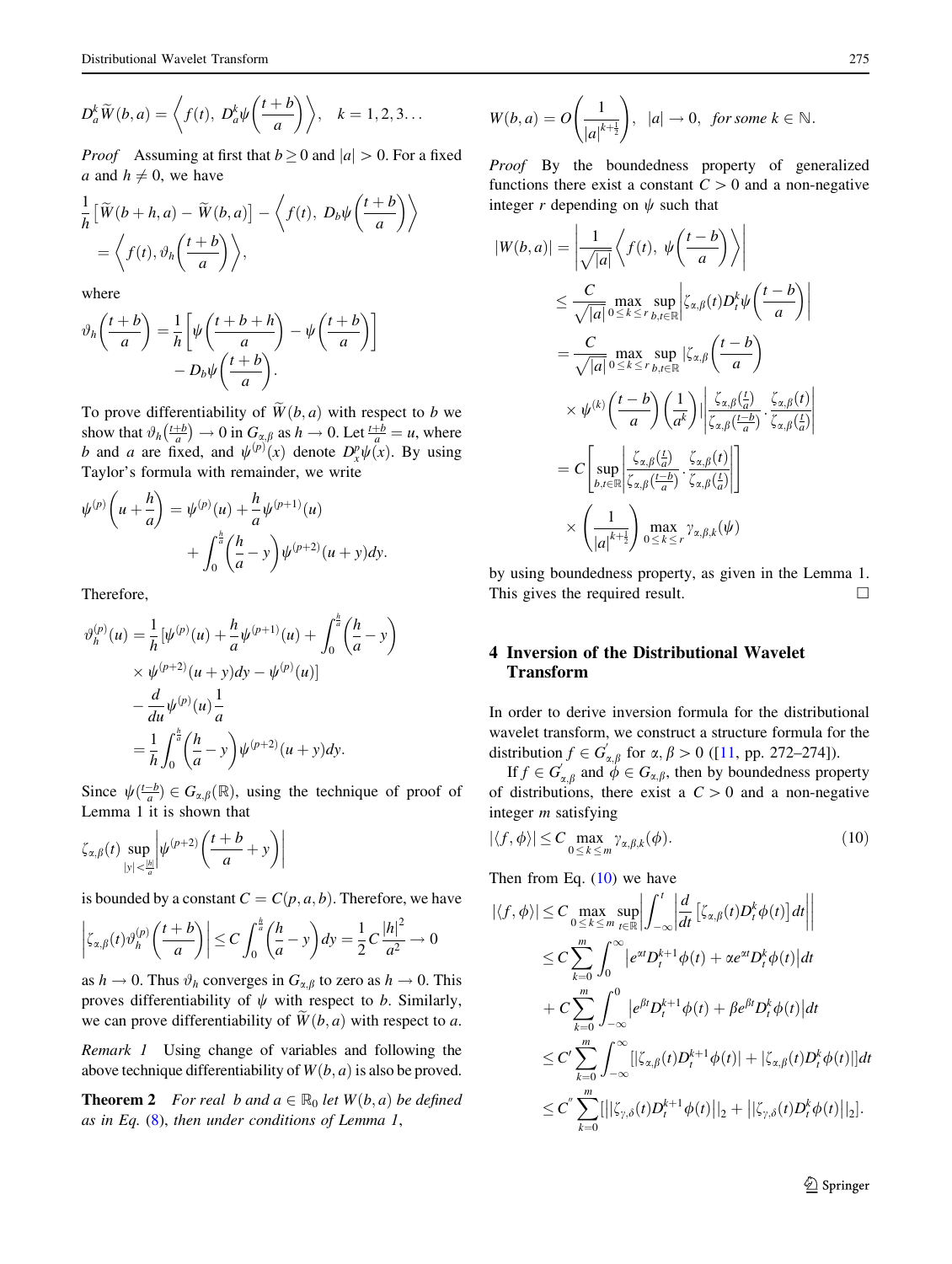Where  $\alpha < \gamma, \delta < \beta$  [[9,](#page-4-0) p. 49].

Now, using Hahn–Banach theorem and the Riesz representation theorem we get  $g_k$  belonging to the space  $L^2(\mathbb{R})$ satisfying

$$
\langle f, \phi \rangle = \sum_{k=0}^{m} \left[ \langle g_{1,k}(t), \zeta_{\gamma,\delta}(t) D_t^{k+1} \phi(t) \rangle + \langle g_{2,k}(t), \zeta_{\gamma,\delta}(t) D_t^{k} \phi(t) \rangle \right].
$$

Therefore our structure formula is

$$
f = \sum_{k=0}^{m} (-1)^{k+1} \{D_t^{k+1}[\zeta_{\gamma,\delta}(t)g_{1,k}(t)] - D_t^k[\zeta_{\gamma,\delta}(t)g_{2,k}(t)]\}.
$$
\n(11)

We now establish the inversion formula for the distributional wavelet transform using Eq. [\(7](#page-0-0)).

**Theorem 3** Assume that the wavelet transform  $W(b, a)$  of  $f \in G_{\alpha,\beta}'$  is given by Eq. ([8\)](#page-1-0). Then

$$
\lim_{N \to \infty} \left\langle \frac{1}{C_{\psi}} \int_{-R}^{R} \int_{-N}^{N} W(b, a) \psi_{b, a}(x) \frac{dbda}{a^2}, \phi(x) \right\rangle
$$
  

$$
R \to \infty
$$
  

$$
= \langle f, \phi \rangle,
$$
 (12)

for each  $\phi \in \mathcal{D}$ ,  $a \in \mathbb{R}_0$  and  $b \in \mathbb{R}$ , where  $\psi_{b,a}(x)$  is defined by Eq. [\(1](#page-0-0)) with  $\rho = 1$ .

*Proof* Using the structure formula for  $f$  as given in Eq.  $(11)$ , we have

$$
W(b,a) = \langle \sum_{k=0}^{m} (-1)^{k+1} \{ D_t^{k+1} [\zeta_{\gamma,\delta}(t) g_{1,k}(t)] - D_t^k [\zeta_{\gamma,\delta}(t) g_{2,k}(t)] \}, \psi_{b,a}(t) \rangle.
$$
 (13)

Moreover,

$$
J \equiv \lim_{N \to \infty} \left\langle \frac{1}{C_{\psi}} \int_{-R}^{R} \int_{-N}^{N} W(b, a) \psi_{b, a}(x) \frac{dbda}{a^2}, \phi(x) \right\rangle
$$
  
\n
$$
R \to \infty
$$
  
\n
$$
= \lim_{N \to \infty} \left\langle \frac{1}{C_{\psi}} \int_{-R}^{R} \int_{-N}^{N} \left[ \int_{-\infty}^{\infty} \left\{ \sum_{k=0}^{m} \zeta_{\gamma, \delta}(t) [g_{1,k}(t) D_{t}^{k+1} \overline{\psi}_{b,a}(t) \right. \right.
$$
  
\n
$$
R \to \infty
$$
  
\n
$$
+ g_{2,k}(t) D_{t}^{k} \overline{\psi}_{b,a}(t) ] \} \psi_{b,a}(x) dt] \frac{dbda}{a^2}, \phi(x) \right\rangle
$$

$$
= \lim_{N \to \infty} \left\langle \frac{1}{C_{\psi}} \int_{-R}^{R} \int_{-N}^{N} \left[ \int_{-\infty}^{\infty} \left\{ \sum_{k=0}^{m} \zeta_{\gamma,\delta}(t) (-1)^{k} \left[ -g_{1,k}(t) \right. \right. \right. \right. \\ \left. \left. \left. \mathcal{B} \right\} \right\rangle_{-\infty} \times D_{b}^{k+1} \overline{\psi_{b,a}(t)} + g_{2,k}(t) D_{b}^{k} \overline{\psi_{b,a}(t)} \left[ \psi_{b,a}(x) dt \right] \frac{dbda}{a^{2}}, \phi(x) \right\rangle,
$$
\n
$$
a s D_{t} \psi_{b,a}(t) = -D_{b} \psi_{b,a}(t).
$$

Thus

$$
J = \lim_{N \to \infty} \left\langle \frac{1}{C_{\psi}} \int_{-R}^{R} \int_{-N}^{N} \int_{-\infty}^{\infty} \sum_{k=0}^{m} \zeta_{\gamma,\delta}(t) \overline{\psi_{b,a}(t)} [g_{1,k}(t)] \right. \\
R \to \infty \\
\times D_{b}^{k+1} \psi_{b,a}(x) + g_{2,k}(t) D_{b}^{k} \psi_{b,a}(x)] \frac{dt db da}{a^{2}}, \phi(x) \left\rangle
$$
\n[by integration by parts]\n
$$
= \lim_{N \to \infty} \left\langle \frac{1}{C_{\psi}} \int_{-R}^{R} \int_{-N}^{N} \int_{-\infty}^{\infty} \sum_{k=0}^{m} \zeta_{\gamma,\delta}(t) \overline{\psi_{b,a}(t)} (-1)^{k} \right. \\
R \to \infty \\
\times [-g_{1,k}(t) D_{x}^{k+1} \psi_{b,a}(x) + g_{2,k}(t) D_{x}^{k} \psi_{b,a}(x)] \frac{dt db da}{a^{2}}, \phi(x) \left\rangle
$$
\n
$$
= \lim_{N \to \infty} \frac{1}{C_{\psi}} \sum_{k=0}^{m} \int_{-R}^{R} \int_{-N}^{N} \int_{-\infty}^{\infty} \left\langle \zeta_{\gamma,\delta}(t) \overline{\psi_{b,a}(t)} \psi_{b,a}(x), \right. \\
R \to \infty
$$
\n
$$
g_{1,k}(t) D_{x}^{k+1} \phi(x) + g_{2,k}(t) D_{x}^{k} \phi(x) \left\rangle \frac{dt db da}{a^{2}} \tag{14}
$$

The integrand

$$
\left\{ (g_{2,k}(t) + g_{1,k}(t)D_x)D_x^k \phi(x) \right\} \overline{\psi_{b,a}(t)} \psi_{b,a}(x) \frac{\zeta_{\gamma,\delta}(t)}{a^2}
$$

is absolutely integrable with respect to x and t in the  $(x, t)$ plane and so Fubini's theorem is applicable with respect to integration by x and t. Therefore Eq.  $(14)$  yields

$$
J = \frac{1}{C_{\psi}} \sum_{k=0}^{m} \int_{-\infty}^{\infty} \int_{-\infty}^{\infty} \int_{-\infty}^{\infty} \int_{-\infty}^{\infty} \left\{ (g_{2,k}(t) + g_{1,k}(t)D_x) D_x^k \phi(x) \right\}
$$
  
 
$$
\times \overline{\psi_{b,a}(t)} \psi_{b,a}(x) \zeta_{\gamma,\delta}(t) \frac{dxdbdadt}{a^2}
$$
  

$$
= \frac{1}{C_{\psi}} \sum_{k=0}^{m} \int_{0}^{\infty} \int_{-\infty}^{\infty} \int_{-\infty}^{\infty} \overline{W_{\psi} \{D_x^{k+1} \phi(x)\}(b, a) \psi_{b,a}(t)}
$$
  

$$
\times \frac{dbda}{a^2} [g_{1,k}(t) \zeta_{\gamma,\delta}(t)] dt
$$